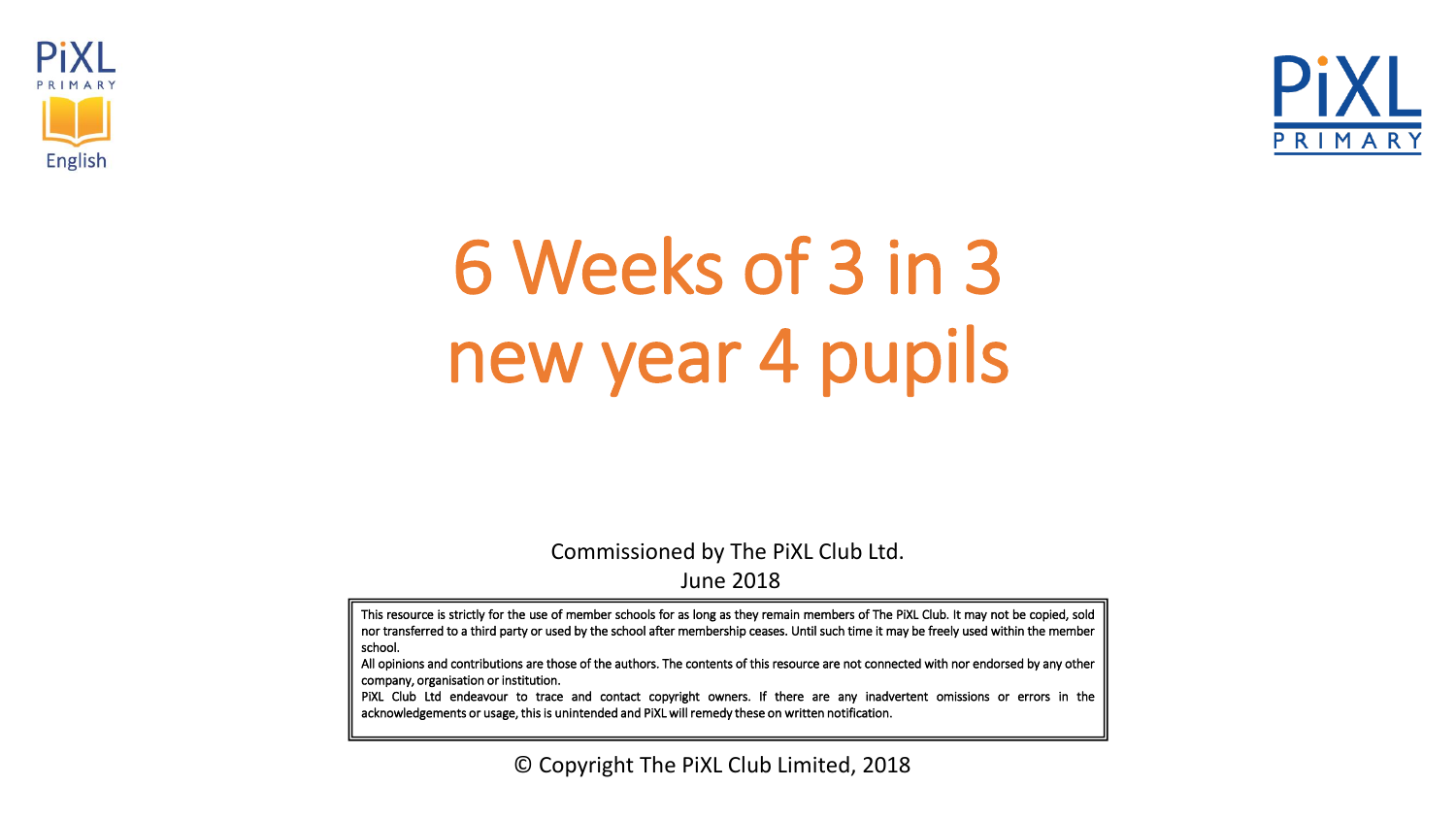

#### **Week 1 - text**



Why are Roman numerals written the way they are? It probably won't surprise you to learn that no one really knows, but here are two popular ideas. Which do you believe? One is that they represent notches on a stick and the person doing the counting would make a second cut when the fifth item was reached. This became the symbol V. At ten, a further two notches were cut, forming X, and so on. Another idea is that V stands for the angle made by the thumb and little finger of your hand. The X of ten is made when you put the heels of your palms together.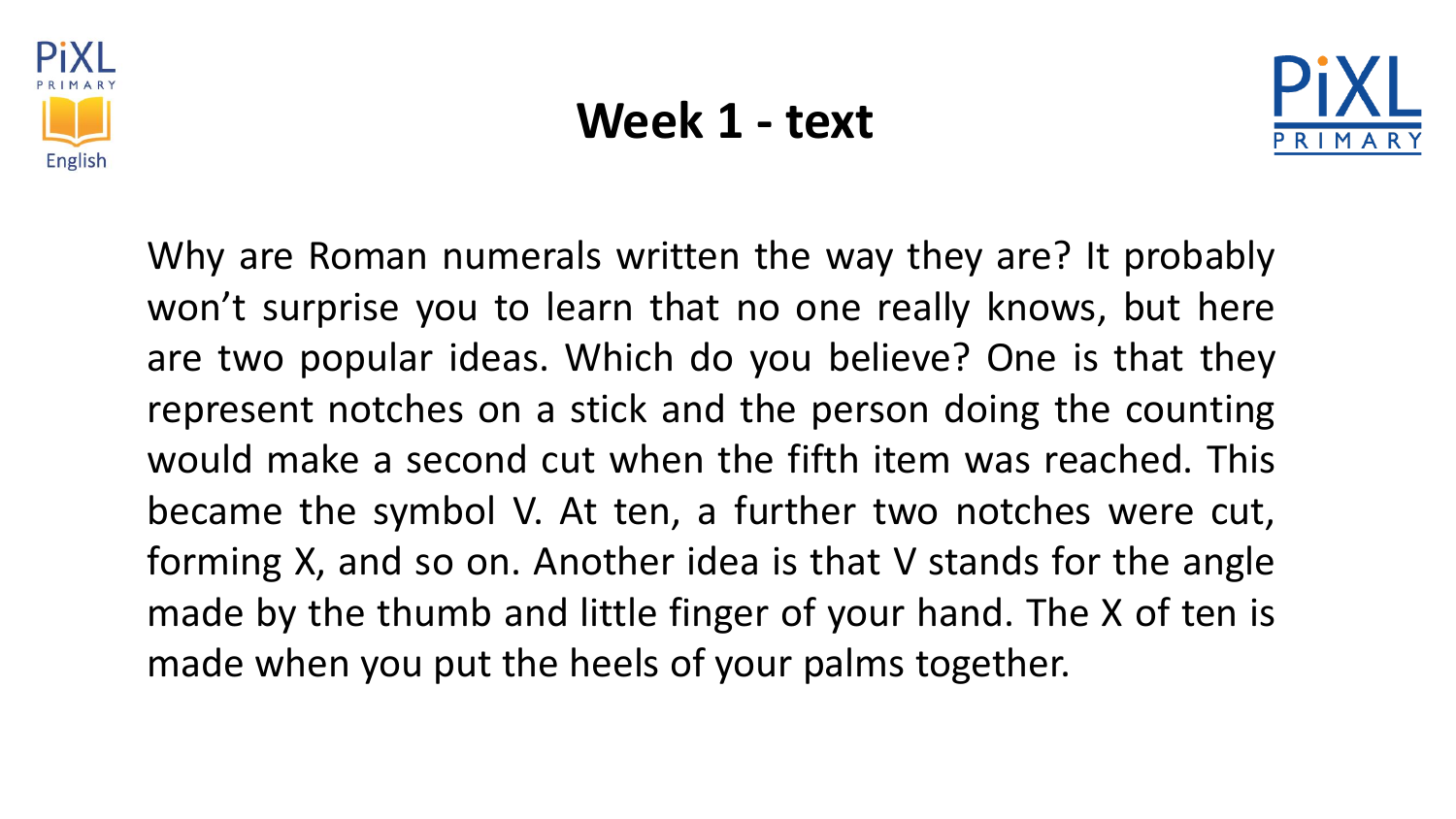

# **Week 1 - questions**



1. Find and copy one word from the first sentence that means '**numbers**'.

2. According to the text, where did people make notches when counting?

3. What did they do when the fifth item was counted?

\_\_\_\_\_\_\_\_\_\_\_\_\_\_\_\_\_\_\_\_\_\_\_\_\_\_\_\_\_\_\_\_\_\_\_\_\_\_\_\_\_\_\_\_\_\_

\_\_\_\_\_\_\_\_\_\_\_\_\_\_\_\_\_\_\_\_\_\_\_\_\_\_\_\_\_\_

\_\_\_\_\_\_\_\_\_\_\_\_\_\_\_\_\_\_\_\_\_\_\_\_\_\_\_\_\_\_\_\_\_\_\_\_\_\_\_\_\_\_\_\_\_\_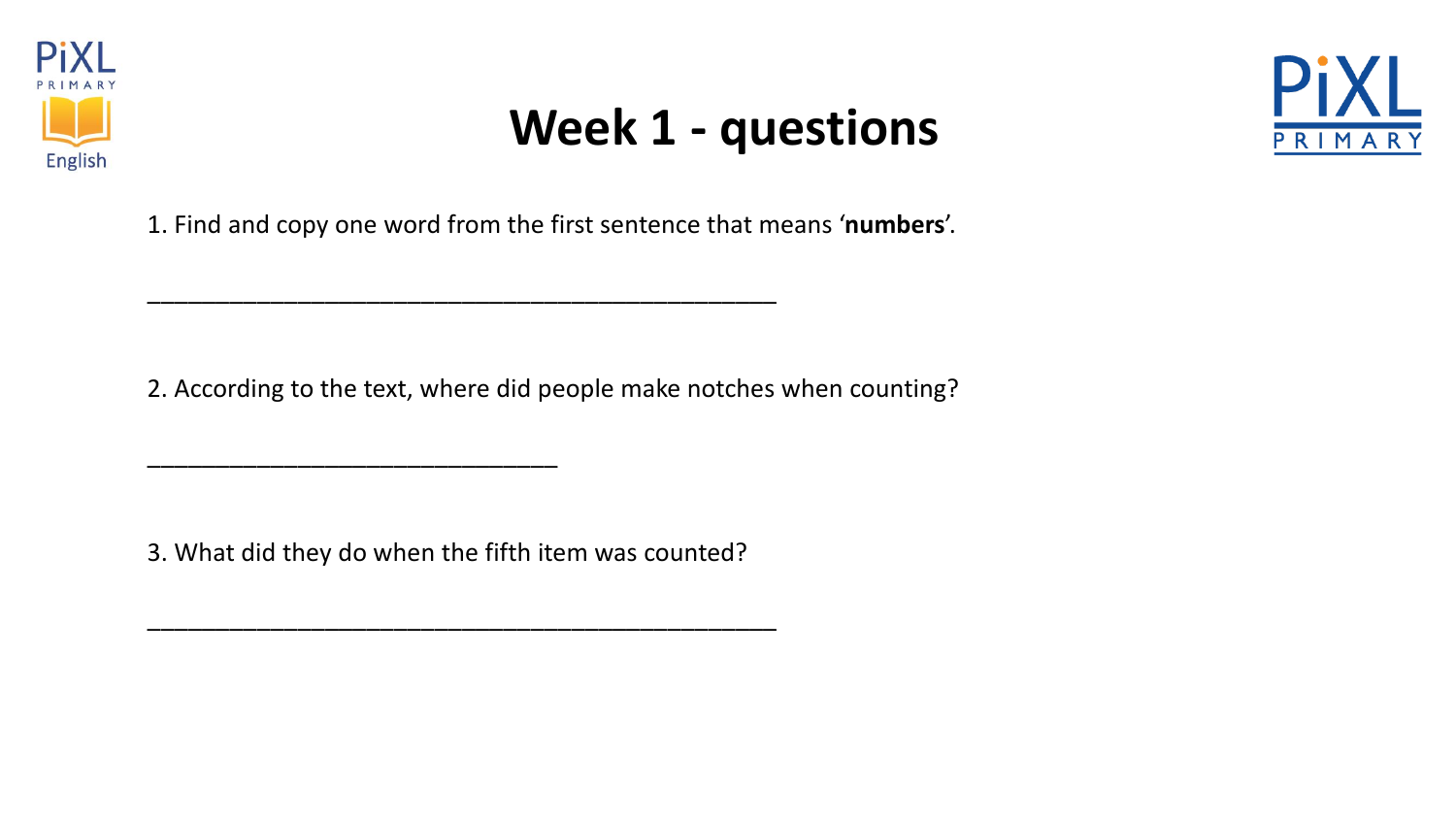

#### **Week 2 - text**



Why are Roman numerals written the way they are? It probably won't surprise you to learn that no one really knows, but here are two popular ideas. Which do you believe? One is that they represent notches on a stick and the person doing the counting would make a second cut when the fifth item was reached. This became the symbol V. At ten, a further two notches were cut, forming X, and so on. Another idea is that V stands for the angle made by the thumb and little finger of your hand. The X of ten is made when you put the heels of your palms together.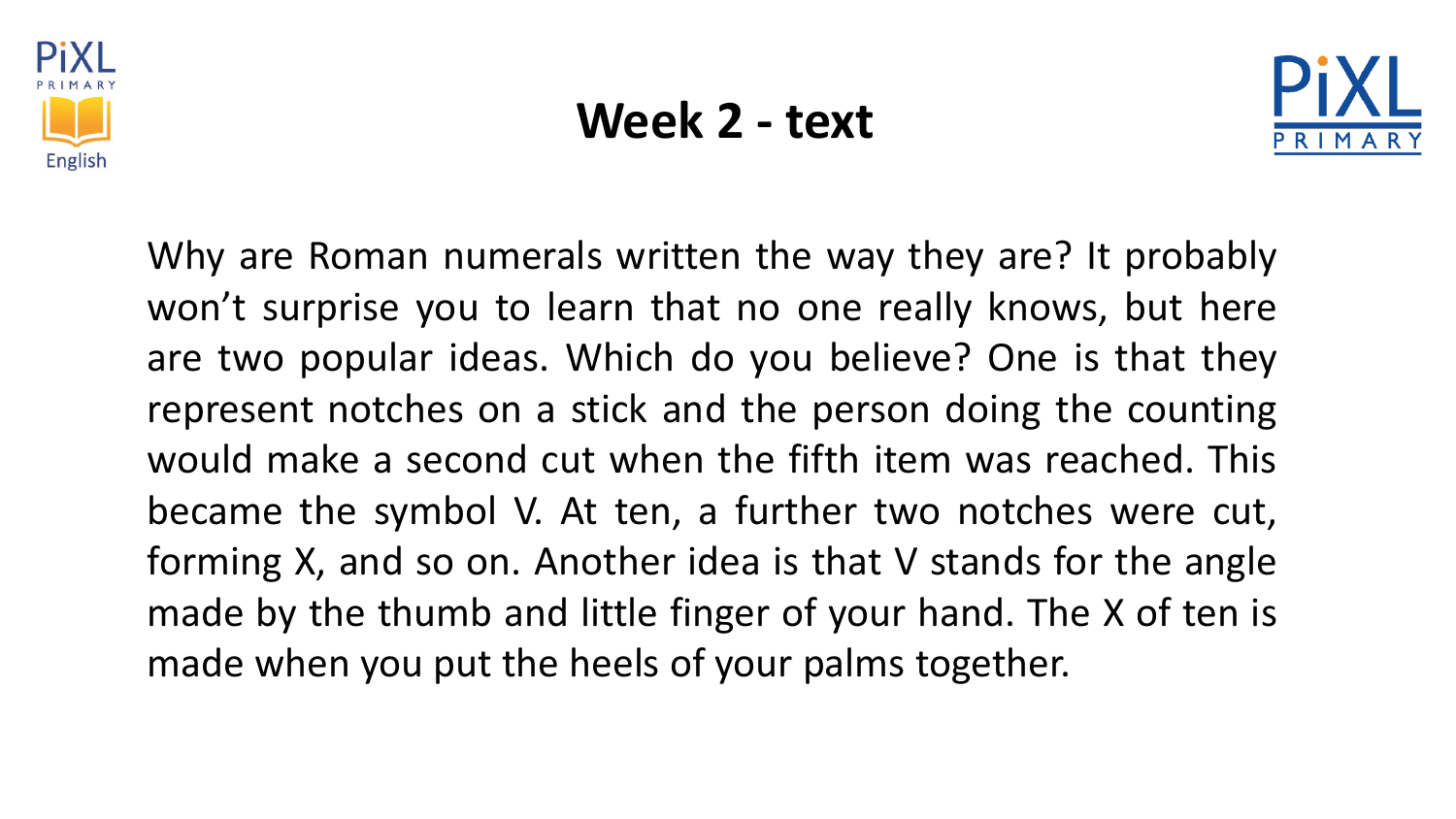

## **Week 2 - questions**



1. Which word is closest in meaning to **notches**? **Tick one.**



2. What did people do when they counted the tenth item?

\_\_\_\_\_\_\_\_\_\_\_\_\_\_\_\_\_\_\_\_\_\_\_\_\_\_\_\_\_\_\_\_\_\_\_\_\_\_\_\_\_\_\_\_\_\_

3. Which **two** parts of the hand made the symbol for 5?

\_\_\_\_\_\_\_\_\_\_\_\_\_\_\_\_\_\_\_\_\_\_\_\_\_\_\_\_\_\_\_\_\_\_\_\_\_\_\_\_\_\_\_\_\_\_

\_\_\_\_\_\_\_\_\_\_\_\_\_\_\_\_\_\_\_\_\_\_\_\_\_\_\_\_\_\_\_\_\_\_\_\_\_\_\_\_\_\_\_\_\_\_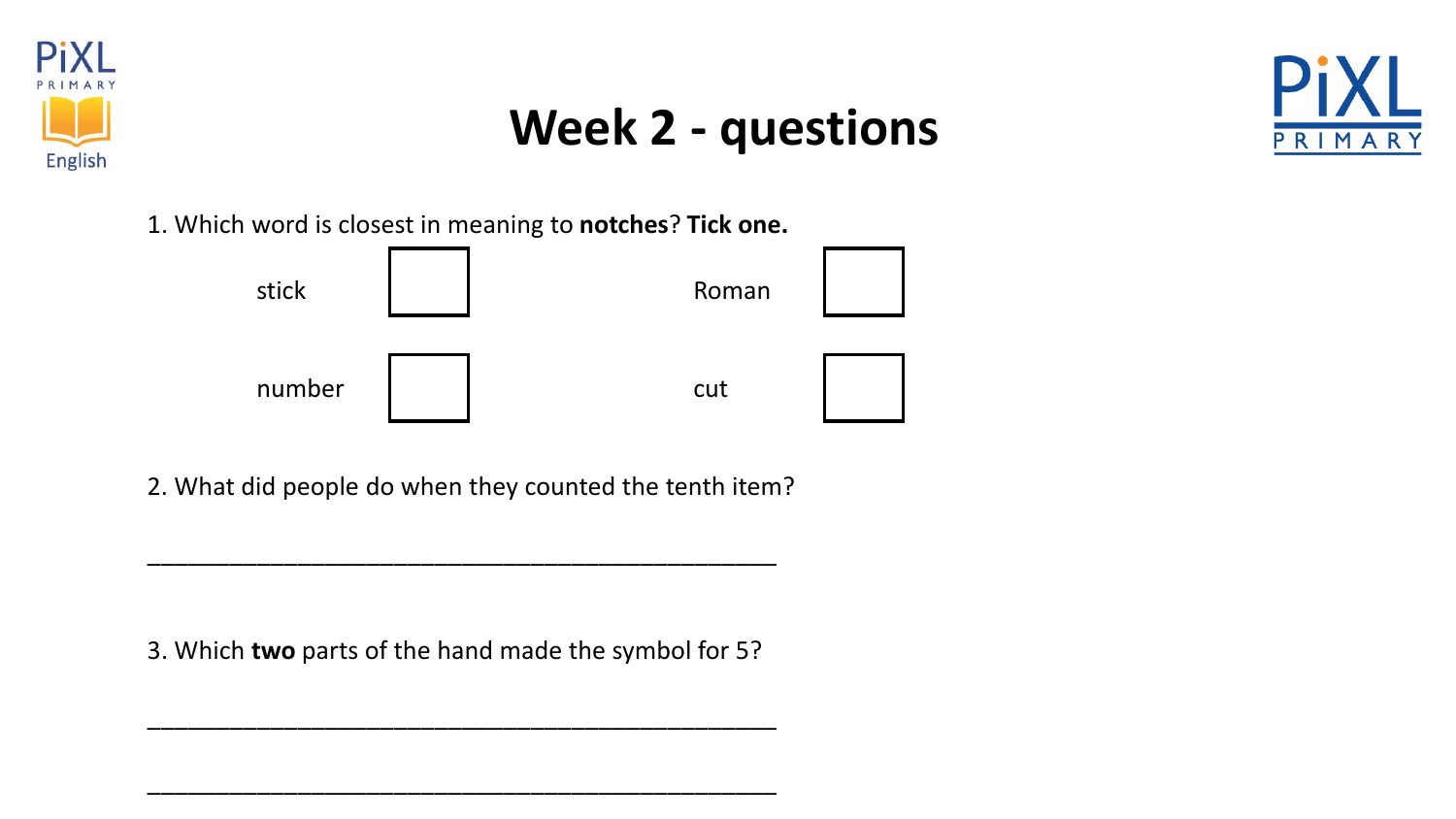

#### **Week 3 - text**



Science is about looking at the world and asking questions about it. Whether you find the answers to those questions depends upon how well you test your ideas. Once you have something interesting to ask, you need to predict what you think the answer will be. You then need to plan an experiment that tests your ideas fairly. That means that you have to consider all the possible reasons why something might happen. You should then find a way to separate all those other factors and keep them constant. That will mean that any change you see can only have one explanation.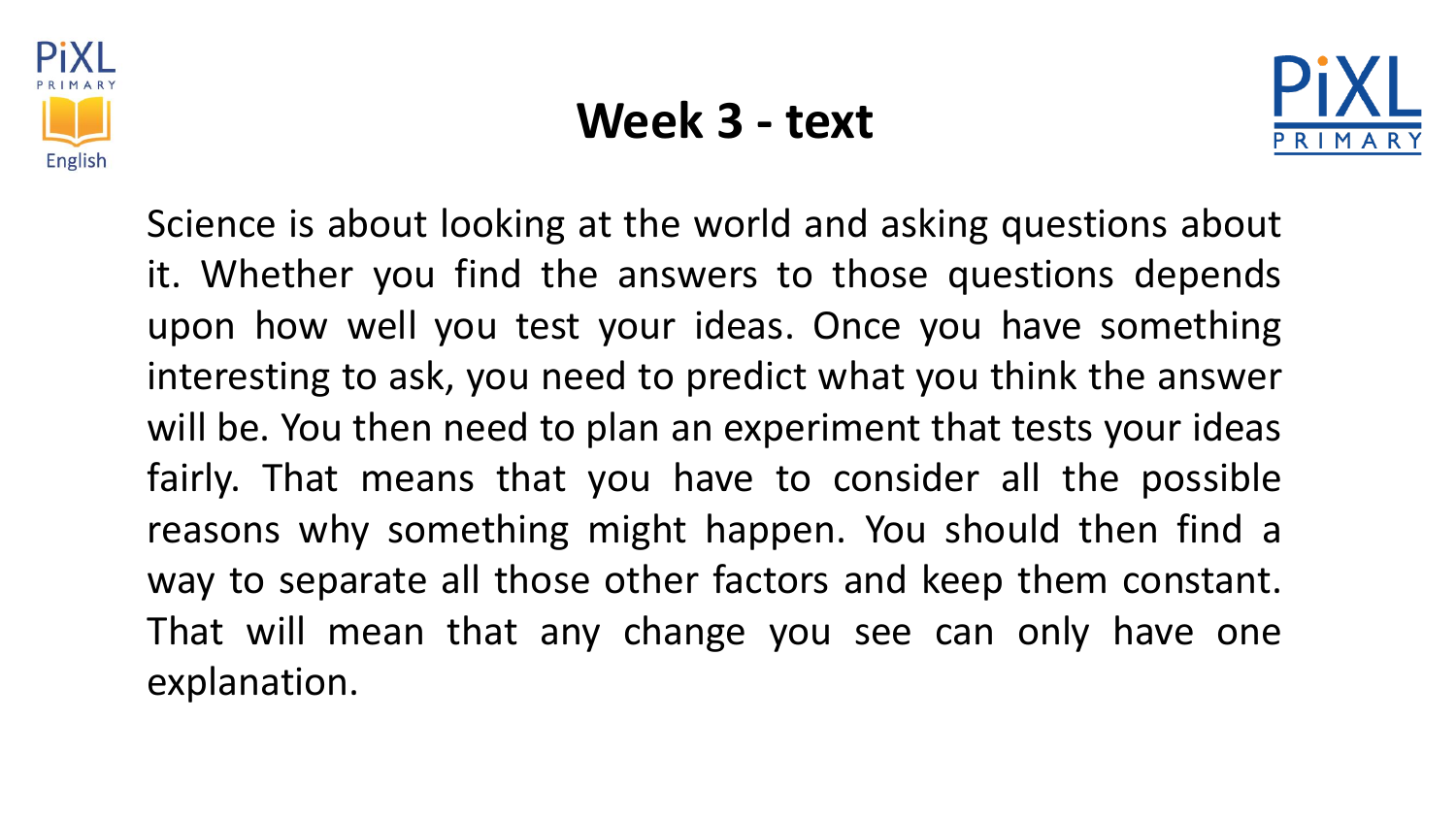

## **Week 3 - questions**



1. According to the text, what does science look at?

2. According to the text, what does finding *the answers to those questions* depend upon?

\_\_\_\_\_\_\_\_\_\_\_\_\_\_\_\_\_\_\_\_\_\_\_\_\_\_\_\_\_\_\_\_\_\_\_\_\_\_\_\_\_\_\_\_\_\_\_\_\_\_\_\_\_\_\_\_\_\_\_\_\_\_\_\_\_

\_\_\_\_\_\_\_\_\_\_\_\_\_\_\_\_\_\_\_\_\_\_\_\_\_\_\_\_\_\_\_\_\_\_\_\_\_\_\_\_\_\_\_\_\_\_\_\_\_\_\_\_\_\_\_\_\_\_\_\_\_\_\_\_\_

3. What does the word **constant** mean? **Tick one.**

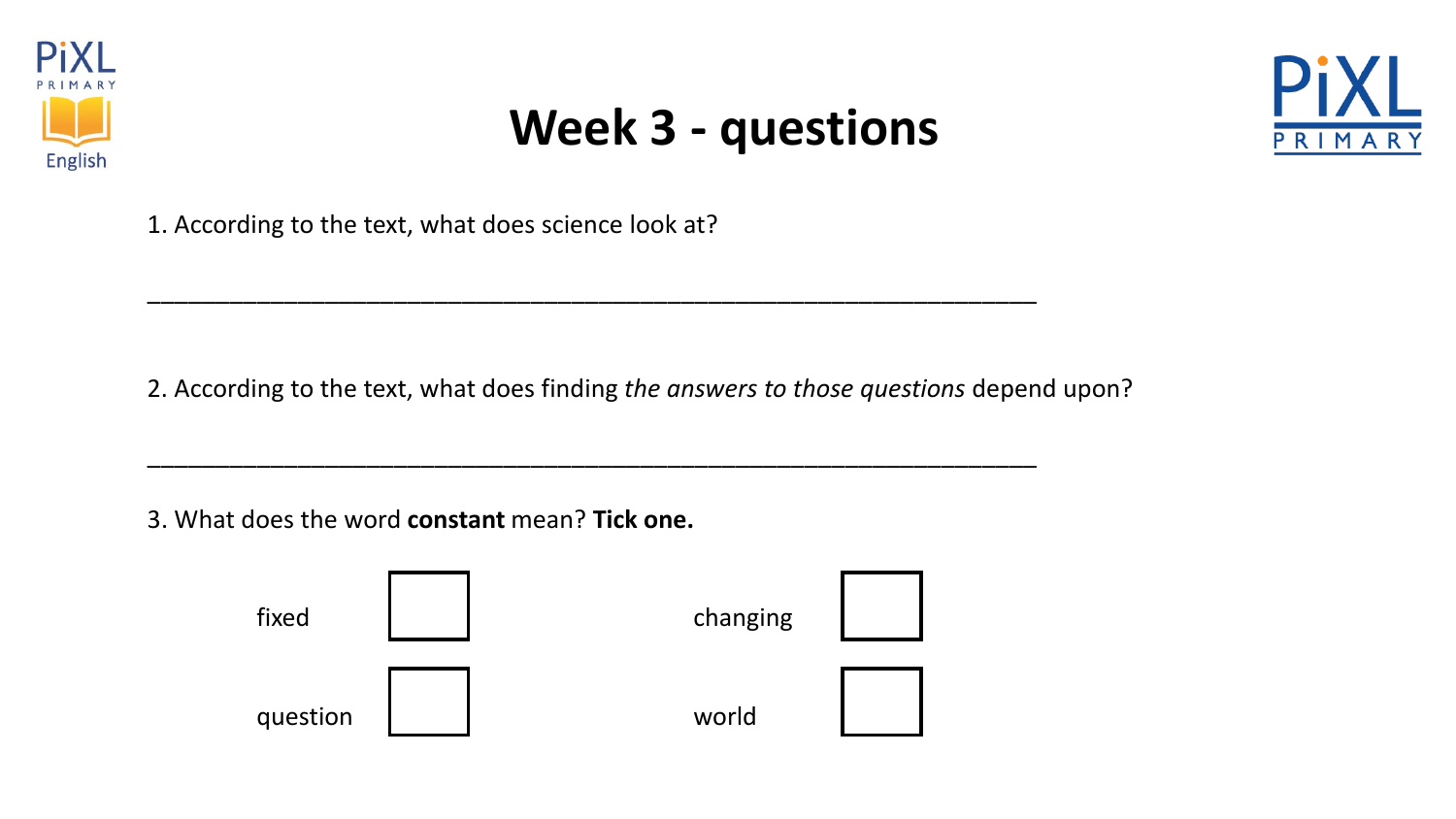

#### **Week 4 - text**



Science is about looking at the world and asking questions about it. Whether you find the answers to those questions depends upon how well you test your ideas. Once you have something interesting to ask, you need to predict what you think the answer will be. You then need to plan an experiment that tests your ideas fairly. That means that you have to consider all the possible reasons why something might happen. You should then find a way to separate all those other factors and keep them constant. That will mean that any change you see can only have one explanation.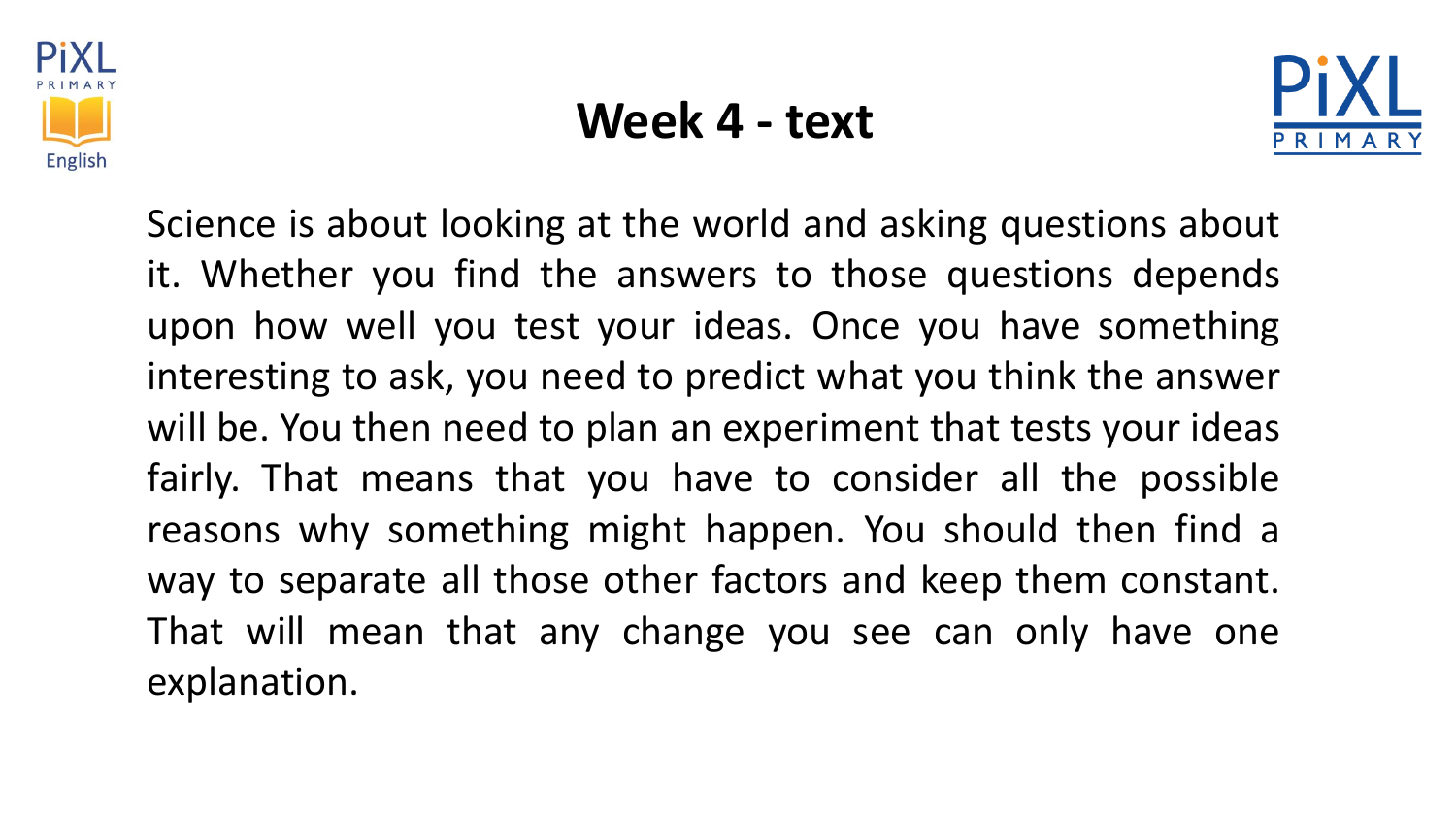

## **Week 4 - questions**



1. In what way should the experiment test your ideas?

2. What is the **first** thing you should do once you have found something interesting to ask?

\_\_\_\_\_\_\_\_\_\_\_\_\_\_\_\_\_\_\_\_\_\_\_\_\_\_\_\_\_\_\_\_\_\_\_\_\_\_\_\_\_\_\_\_\_\_\_\_\_\_\_\_\_\_\_\_\_\_\_\_\_\_\_\_\_

\_\_\_\_\_\_\_\_\_\_\_\_\_\_\_\_\_\_\_\_\_\_\_\_\_\_\_\_\_\_\_\_\_\_\_\_\_\_\_\_\_\_\_\_\_\_\_\_\_\_\_\_\_\_\_\_\_\_\_\_\_\_\_\_\_

3. Which phrase is closest in meaning to **consider**? **Tick one.**

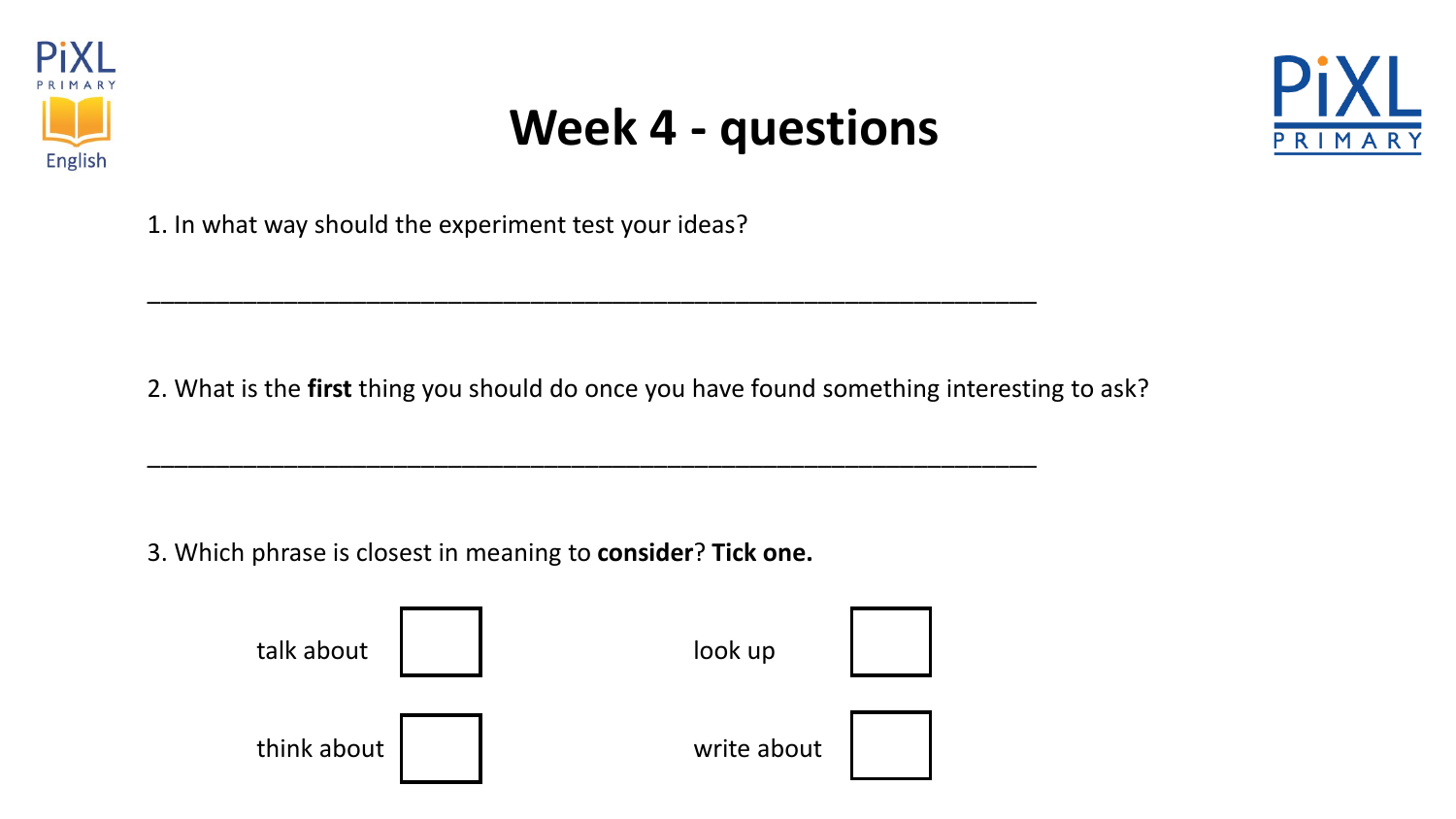

#### **Week 5 - text**



If you like reading books, then you have much to thank William Caxton for. He didn't invent printing, but he was the first person to set up a printing press in England in 1472. Before this, people had to copy out books and documents by hand. This was a very skilled and difficult task. It also took a lot of time, which made it expensive. Printing meant that books could be produced more cheaply and in greater numbers. It was a major step forward in getting the country reading. We can only imagine what he would have thought of today's word processors and printers.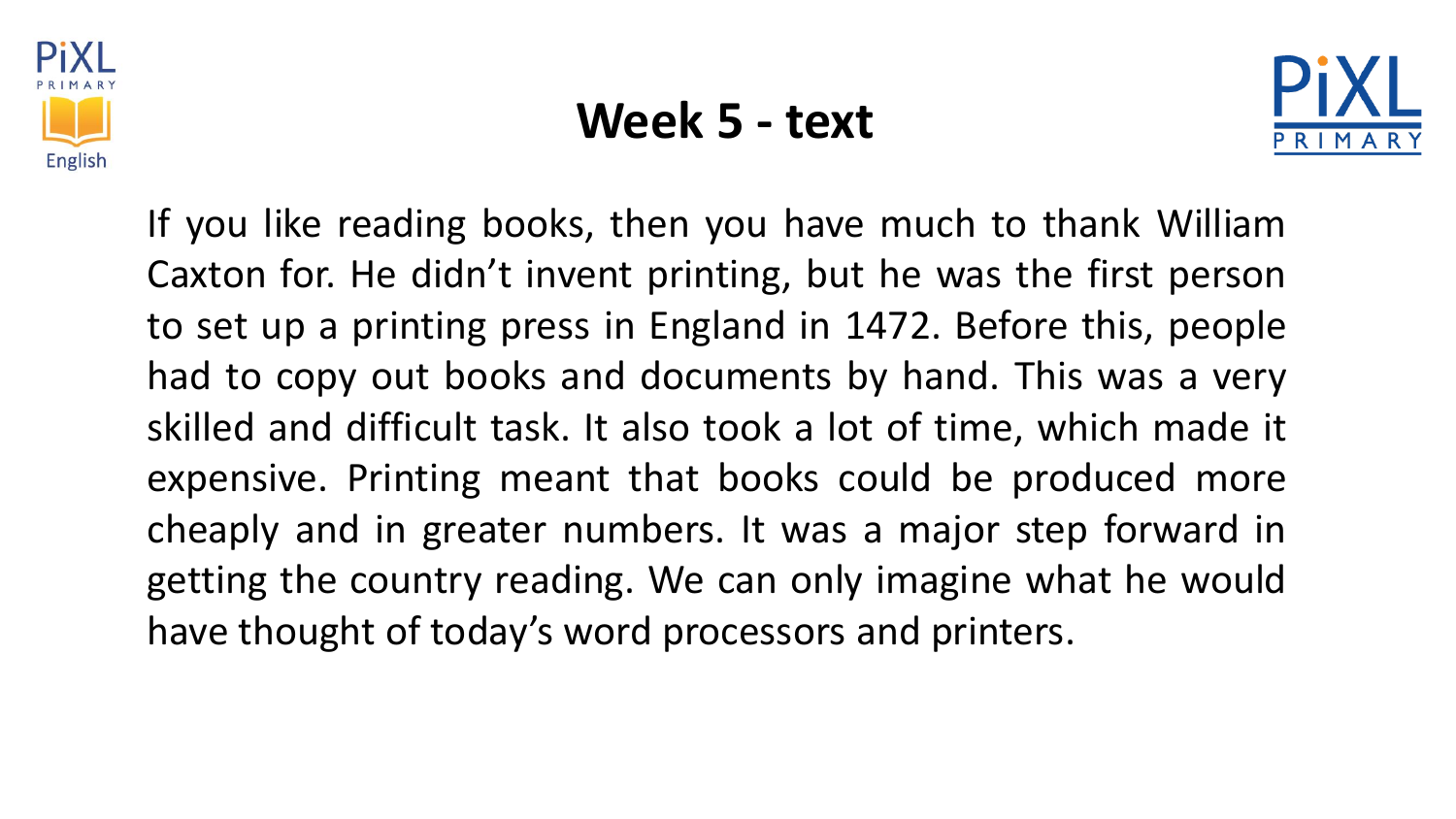

# **Week 5 - questions**



1. According to the article, why might you want to thank William Caxton?

2. When did he set up the first printing press in England?

\_\_\_\_\_\_\_\_\_\_\_\_\_\_\_\_\_\_\_\_\_\_\_\_\_\_\_\_\_\_\_\_\_\_\_\_\_\_\_\_\_\_\_\_\_\_

\_\_\_\_\_\_\_\_\_\_\_\_\_\_\_\_\_\_\_\_\_\_\_\_\_\_\_\_\_\_\_\_\_\_\_\_\_\_\_\_\_\_\_\_\_\_

\_\_\_\_\_\_\_\_\_\_\_\_\_\_\_\_\_\_\_\_\_\_\_\_\_\_\_\_\_\_\_\_\_\_\_\_\_\_\_\_\_\_\_\_\_\_

3. How did people make books and documents before printing?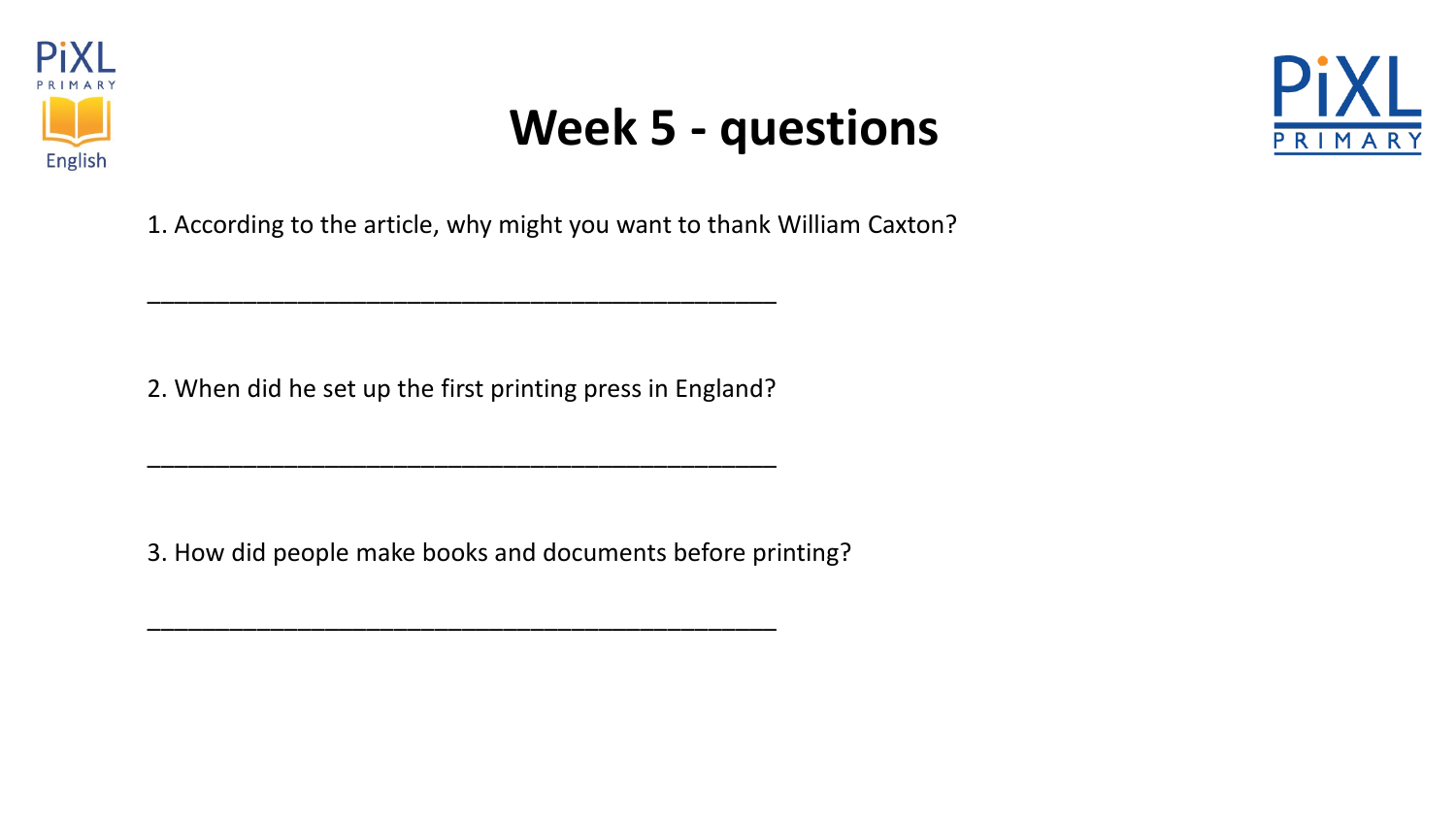

#### **Week 6 - text**



If you like reading books, then you have much to thank William Caxton for. He didn't invent printing, but he was the first person to set up a printing press in England in 1472. Before this, people had to copy out books and documents by hand. This was a very skilled and difficult task. It also took a lot of time, which made it expensive. Printing meant that books could be produced more cheaply and in greater numbers. It was a major step forward in getting the country reading. We can only imagine what he would have thought of today's word processors and printers.